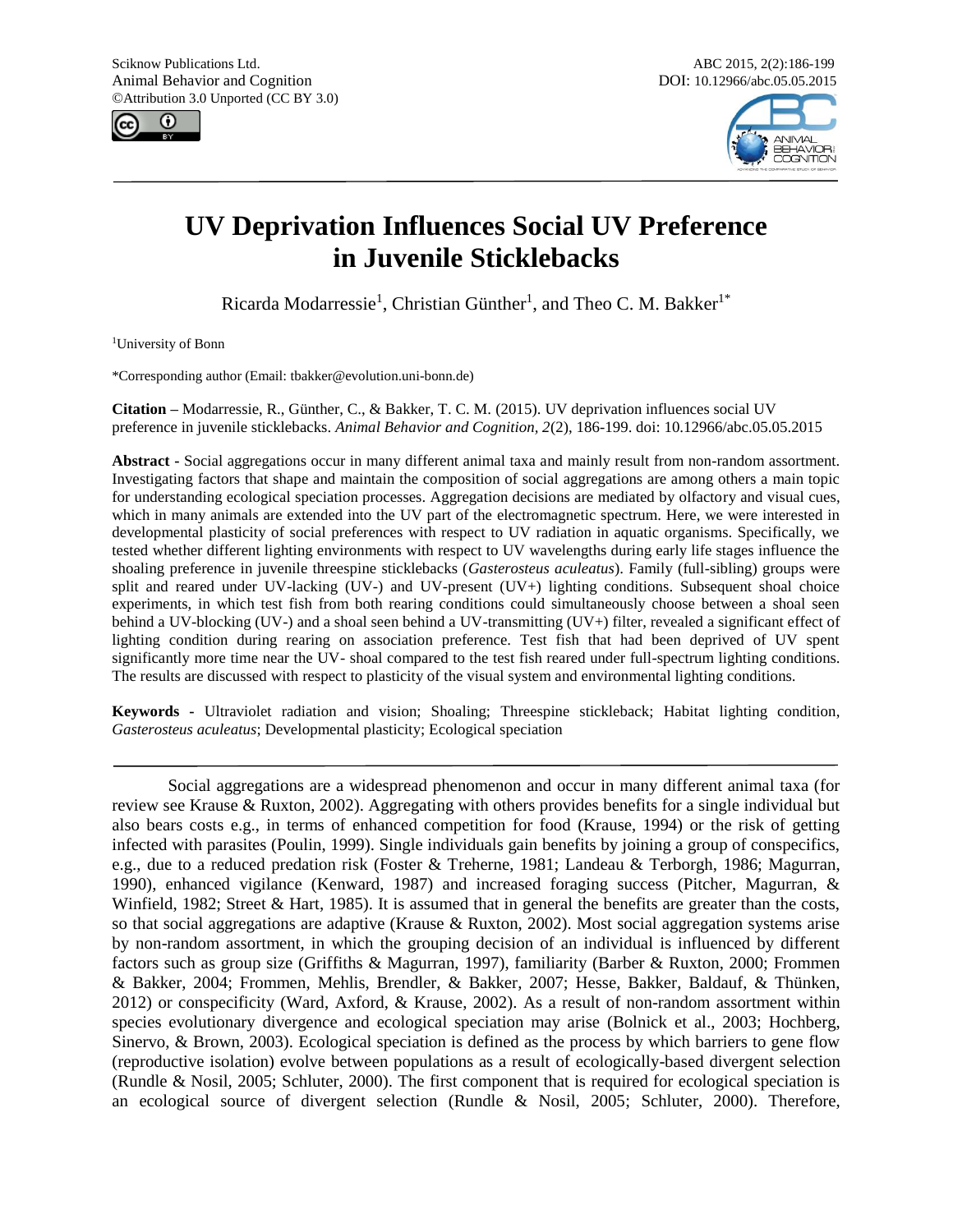investigating ecological factors that shape and maintain the composition of social aggregations are among others a main topic for understanding ecological speciation processes.

In many different animal taxa, the visual sensitivity is extended into the ultraviolet (UV) part of the spectrum (Jacobs, 1992; Losey et al., 1999; Silberglied, 1979; Tovée, 1995). UV signals play a significant role in diverse terrestrial and aquatic taxa during social interactions such as mate choice (e.g., Andersson & Amundsen, 1997; Bennett, Cuthill, Partridge, & Maier, 1996; Cummings, Rosenthal, & Ryan, 2003; Kemp, 2007; Lim, Li, & Li, 2008; Rick & Bakker, 2008a; Rick, Modarressie, & Bakker, 2006; Robertson & Monteiro, 2005; Secondi, Lepetz, & Théry, 2012) and aggressive behavior (e.g., Alonso-Alvarez, Doutrelant, & Sorci, 2004; Bajer, Molnár, Török, & Herczeg, 2011; Rémy, Grégoire, Perret, & Doutrelant, 2010; Rick & Bakker, 2008b; Siebeck, 2004; Whiting et al., 2006). In sticklebacks, which aggregate to more or less large and dense groups called shoals ranging from a few to up to several hundreds of individuals (Ranta & Kaitala, 1991), shoal choice is also influenced by UV light in that individual fish prefer to associate with UV-reflecting shoal mates significantly longer than with nonreflecting ones (Modarressie, Rick, & Bakker, 2006).

Shoaling fishes are good model systems to study visual factors that influence grouping decisions. Shoaling behavior is a well-studied phenomenon and, although in nature mixed species shoals do also exist (Ward et al., 2002), the composition of fish shoals is usually very homogeneous regarding the appearance of individuals (Ward & Krause, 2001). For example, experimental studies showed preferences of individual fish for shoal mates with similar body coloration (black and white mollies: McRobert & Bradner, 1998; zebrafish: Rosenthal & Ryan, 2005; Saverino & Gerlai, 2008).

Non-random assortment of shoals may be based on visual cues, and directed by early social experience (Krause & Ruxton, 2002). Engeszer, Ryan, and Parichy (2004) demonstrated association preferences of cross-reared zebrafish (*Danio rerio*) from two alternative color morphs for the shoal with which the individual was raised with, irrespective of its own color. Similar results were obtained by Hesse et al. (2012) on a cichlid fish. The influence of early learning on sexual preferences are well-known in various taxa (mammals: Kendrick, Hinton, Atkins, Haupt, & Skinner, 1998; birds: Bateson, 1978; ten Cate & Vos, 1999; fishes: Verzijden & ten Cate, 2007; for a review see Verzijden et al., 2012).

In communication systems where visual signals play a major role, communication is strongly dependent on the interaction between the signal and the receiver's sensory system (Endler & Basolo, 1998). This interaction is influenced on three levels by the lighting environment (Fuller, Noa, & Strellner, 2010): immediate direct effects on the efficacy of social signals, developmental plasticity of the visual system and social signals, and genetic adaptation of the visual system and social signals. In threespine sticklebacks (*Gasterosteus aculeatus*) populations for example, a shift in the perceptual sensitivity of females as well as in the nuptial coloration of males occurred with a red shift in the light environment (Boughman, 2001; McDonald & Hawryshyn, 1995). However, it is often unclear which of the three above-mentioned mechanisms are involved (but see Fuller & Noa, 2010; Fuller et al., 2010).

Threespine sticklebacks, a small shoal-forming fish, inhabit a wide range of different habitats on the northern hemisphere including coastal marine waters, brackish waters, clear lakes or streams and teastained freshwaters (Bell & Foster, 1994; Wootton, 1976, 1984). Habitats can differ remarkably in their lighting properties either naturally e.g., due to elevated humic acid concentrations, (e.g., peat lochs in Scotland; MacColl, El Nagar, & de Roij, 2013) or due to ongoing human induced pollution (like in the Baltic Sea; Bonsdorff, Blomqvist, Mattila, & Norkko, 1997). Transmission spectra of water bodies are affected by their turbidity. In naturally turbid waters, short wavelengths including ultraviolet light (UV: 280-400nm) will be filtered or scattered first from the electromagnetic spectrum. Sticklebacks will thus be a good model system to investigate whether habitat-lighting properties, especially the absence or presence of UV wavelengths, during early life stages influence association preferences.

In the present study, we were especially interested in the developmental plasticity of social UV preferences as preferences may be shaped by the lighting environment during ontogeny and early social experience. In fishes, plasticity of the visual system including UV contingent upon lighting environment is well-known from studies in which fish had been raised under different lighting conditions (e.g., Fuller, Carleton, Fadool, Spady, & Travis, 2005; Fuller & Noa, 2010; Fuller et al., 2010; Shand et al., 2008).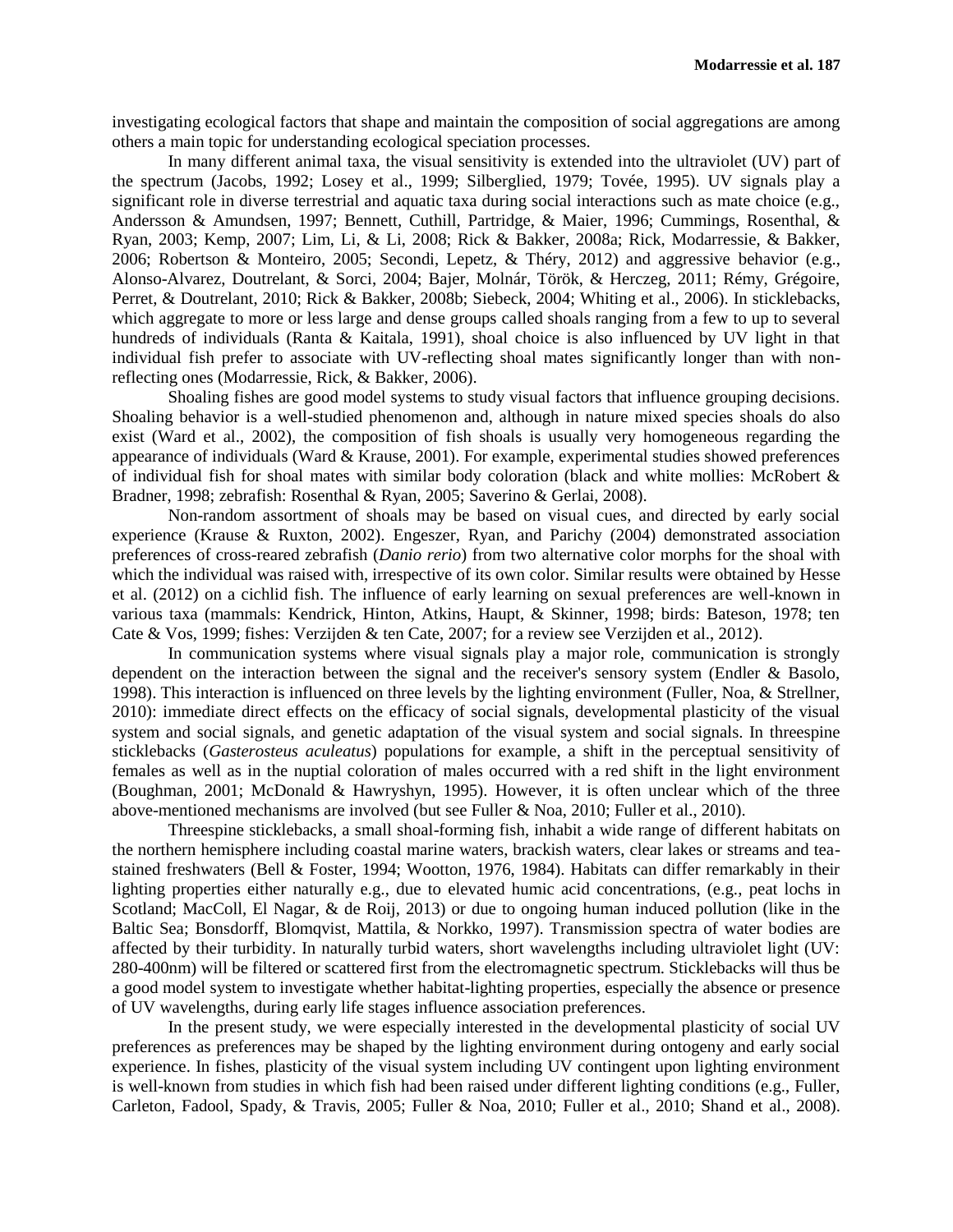There also occur more pre-programmed changes in the visual system of fishes. In salmonid fishes, for instance, UV sensitivity diminishes during smoltification and reappears during the late juvenile or adult stage, which is based on a hormonally induced change in UV cone density and in the expression of opsins (e.g., Bowmaker & Kunz, 1987; Cheng & Novales Flamarique, 2007; Novales Flamarique, 2000, 2005; Raine, Coffin, & Hawryshyn, 2010). A similar ontogenetic change has been observed in breams (Shand et al., 2008), and in the Australian lungfish (*Neoceratodus forsteri*) where the UV cones disappear in the adult stage, and the ocular media become non-transmitting for UV wavelengths (Hart, Bailes, Vorobyev, Marshall, & Collin, 2008).

To study developmental plasticity of UV preferences, we split stickleback full-sibling groups after fertilisation and assigned them to two different lighting conditions: one sibling group was reared under full-spectrum (UV+: 300-800 nm) and the other under UV-absent lighting condition (UV-: 400-800 nm). Subsequent shoal choice experiments were conducted to evaluate the importance of habitat lighting (UV+ or UV-) condition on the development of social preferences.

#### **Method**

## **Experimental Subjects and Rearing Conditions**

Juvenile sticklebacks (Figure 1) were laboratory-bred offspring from a stationary population caught at the start of the breeding season in 2005 from a shallow pond near Bonn, Euskirchen, Germany (50°38'N/6°47'E). The pond has clear water and an expanded, light-flooded, shallow shore zone with sparse vegetation. Previous studies have shown a role of UV signals in social communications (e.g., Rick et al., 2006; Rick & Bakker, 2008a, b, c). After fertilisation, eggs were taken out of the nests and each single clutch was split into two halves, which were assigned to two different lighting conditions that differed in their spectral transmission of UV-A wavelengths (UV-B radiation was lacking in both treatments) and in overall brightness (light intensity profiles were similar to those in Figure 2a of Rick & Bakker, 2010). One half of the clutch was assigned to full-spectrum (UV+) and the second half to UVlacking (UV-) rearing condition. Group size was standardized to 20 fish about three months after hatching. Lighting conditions were generated by two optical filters (UV+: GS-2485 and UV-: GS-233, Röhm Darmstadt, Germany; for transmission spectra see Figure 1 in Rick & Bakker, 2010. The filters differed in quantal flux by 18%), which were mounted on the top of the holding aquaria filled with tapwater. Illumination was provided by fluorescent tubes (True Light, Natural Daylight 5500, 36 Watt, 120 cm) hanging 15 cm above the water surface. These lights contain a proportion of UV-A similar to natural skylight. The fish were kept at  $17 \pm 2$  °C under a 16:8 h light:dark regime with a dimming phase (over the entire light spectrum) during the morning and the evening that lasted half an hour. Fish were fed with defrosted *Artemia ad libitum*. We established 16 full-sibling groups from 16 different parental pairs. Fish that were inactive during the whole testing period (see below) were excluded from analyses. All fish were held under the two lighting conditions for at least 6 months after fertilization.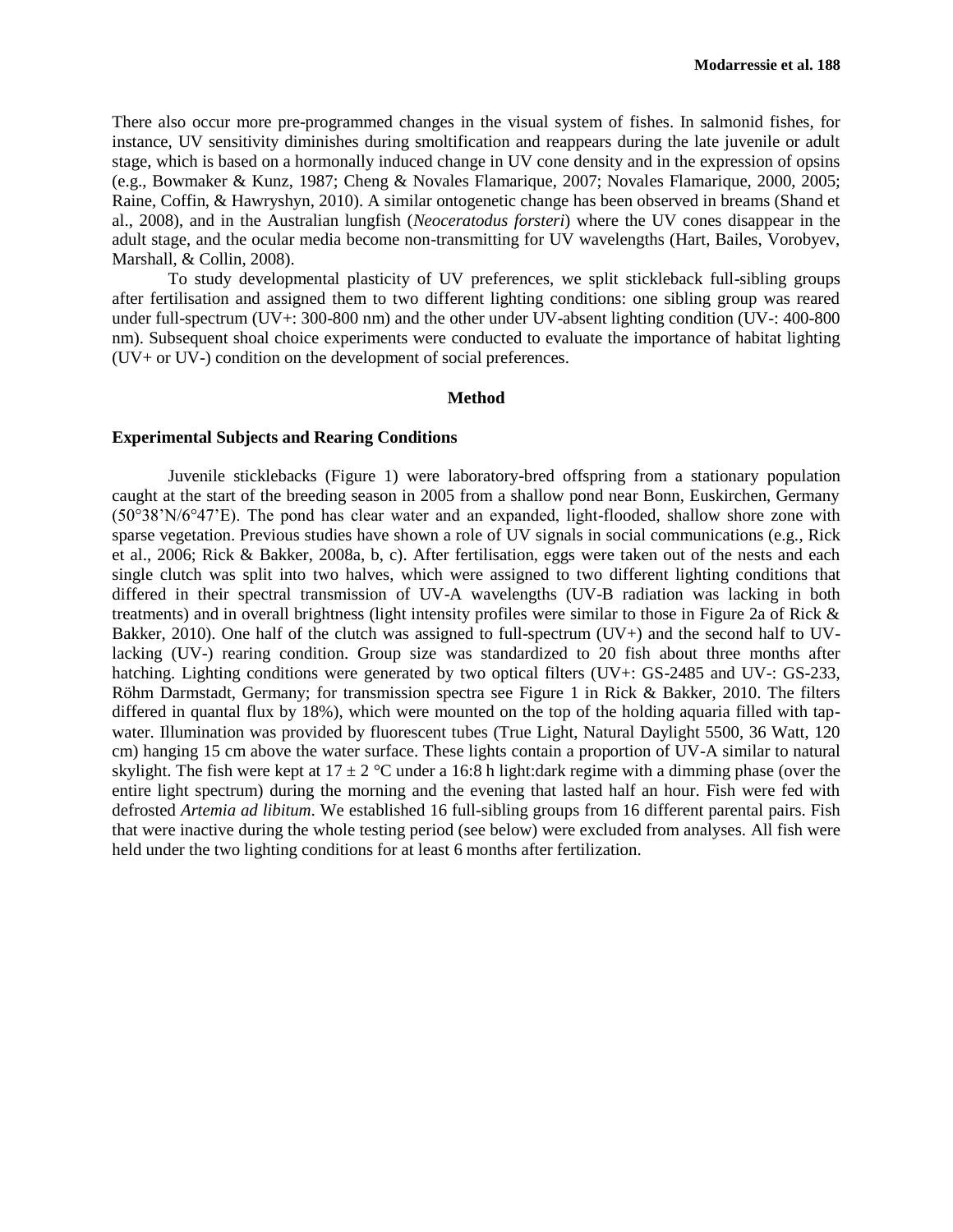

*Figure 1*. Shoaling juvenile threespine sticklebacks (photo by T. C. M. Bakker).



*Figure 2*. The test aquarium used to measure shoaling and habitat preferences. The aquarium was divided into three compartments by olfactory-proof fixed UV+ Plexiglas partitions. In the left and right shoal compartments, we placed two shoals of each four size-matched fish in the shoal choice tests and no fish in the habitat choice tests. The test fish, which was either raised under UV+ or UV- condition, was placed in the middle section. Between the compartments there were optical ultraviolet or neutral density filters (UV+, UV-, ND1 or ND2) and an opaque partition. Filters and the opaque partition could be lifted from a distance by a rope. In the Figure, the opaque partitions had been lifted. In front of the aquarium, a webcam recorded fish movements. The line drawn on the front and back pane visually divided the choice arena into two equal halves. Indicated are the fluorescent tubes installed above the shoal compartments. The choice arena was covered on top by an opaque gray sheet.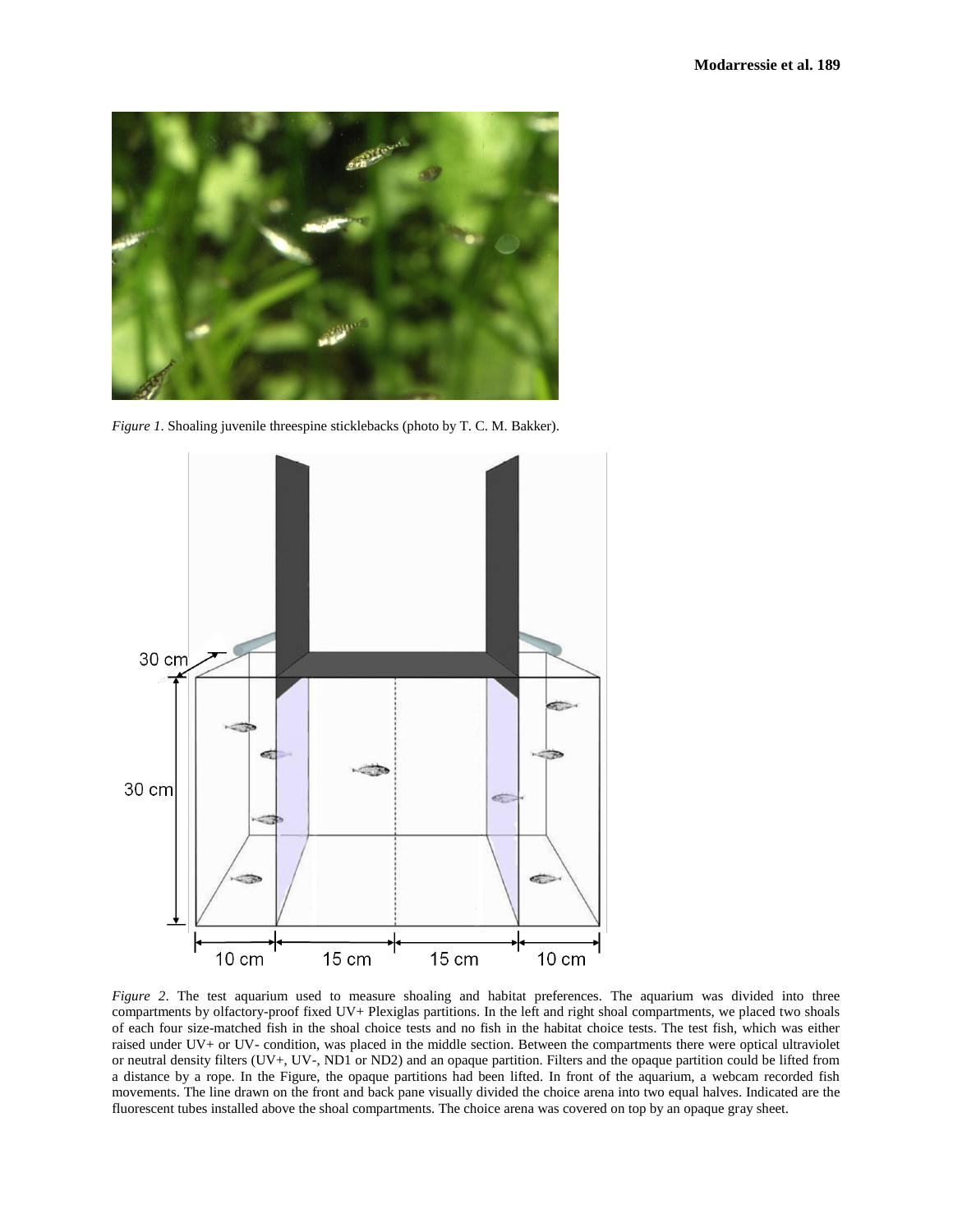## **Experimental Set-up**

The test aquarium (50  $*$  30  $*$  30cm, 1  $*$  w  $*$  h) was divided into three compartments by olfactoryproof fixed UV+ Plexiglas partitions that were transmitting wavelengths between 300-800 nm (GS-2485, Röhm Plexiglas, Germany) (Figure 2). The aquarium was filled with tap-water up to a depth of 26 cm. To exclude confounding effects of previous trials, water was replenished after each trial. The two side walls and the back pane of the choice aquarium were fitted out with gray, opaque plastic sheets that reflected moderately in the UV-A (see Modarressie & Bakker, 2007). The front pane remained clear for observations via a webcam. Each of the two outer sections  $(10 * 30 * 30$ cm,  $1 * w * h$ ) formed a shoal compartment and the middle one  $(30 * 30 * 30 \text{ cm}, 1 * w * h)$  the choice arena. The choice arena was divided into two equal halves by a black line that was drawn on both the front and back pane of the aquarium. In front of each shoal compartment there was an opaque partition that could be lifted from a distance by a rope. The two shoal compartments contained a shoal of four size-matched individuals each that were introduced shortly before the introduction of the test fish. After each trial, shoals were exchanged by another set of individuals. Illumination was given by two fluorescent tubes (True Light, Natural Daylight 5500, 36 Watt, 120 cm) installed 2 cm above each shoal compartment (light intensity profiles were similar to those in Figure 2b of Rick & Bakker, 2010). A black curtain surrounded the setup, to prevent potentially confounding disturbances from outside.

The top of the choice arena was covered with an opaque gray plastic sheet. Therefore, incidence of light into test arena was nearly only given through the shoal compartments. Two optical filters (UV+ and UV-; equivalent to those used to generate light conditions during rearing) were inserted in front of both shoal compartments, which could be lifted from a distance by a rope. Therefore, one shoal was seen in full-spectrum light (UV+) and the other one in a spectrum lacking the UV-A spectral range (UV-). Test fish were gently taken from the holding tanks with a hand net and introduced, one at a time, in the middle part of the test aquarium. After 2 min of acclimatization the opaque partitions in front of the shoal compartments were lifted and the 20 min period of testing was started. This was followed by further 2 min of acclimatization in which the opaque partitions were put down again, and the two optical filters exchanged between sides. Thereafter, a second testing phase of 20 min using the same fish was started with reversed filter positions. Time test fish spent on either UV+ or UV- side was measured. Test fish were unfamiliar and unrelated to the fish of the stimulus shoals and only used in one trial (consisting of two testing phases).

Fish behavior was recorded by a webcam connected to a laptop. Shoaling preference was quantified from video recordings during 10 min per sub-trial and started once the test fish had seen both shoals, that is, had been in both halves of the choice arena. The association times based on the presence (of at least half the length of the fish) in one or the other half (15 cm) of the choice arena were used in the analyses as they correlated well with the association times based on the presence in a 5 cm association zone in front of each shoal (Spearman rank correlation coefficients for UV+ and UV- siblings associated with both UV+ or UV- shoals varied between 0.741 and 0.906, all  $p < 0.001$ ).

The two optical filters (UV+, UV-) differed in wavelengths transmission and thus showed also a difference in brightness. To test whether fish preferred different brightness conditions independently of wavelength composition, the same experiments were conducted as mentioned above, but with two neutral density filters (ND1 - Lee 209, Zilz, Germany, and ND2 - Cotech 298, Zilz, Germany). The neutral density filters were transmitting wavelengths between 300 nm and 800 nm and only alter the amount of transmitted light without changing spectral composition (for transmission spectra see Figure 1 in Rick & Bakker, 2010). Therefore, fish seen through the ND1 filter appear brighter compared to fish seen through the ND2 filter (light intensity profiles were similar to those in Figure 2c of Rick & Bakker, 2010).

Furthermore, we tested whether fish had a habitat preference by conducting the same experiments (UV and ND) but with no stimulus shoals in the two outer compartments. To test for family effects four fish from each family, two full-siblings reared under UV+ and two siblings under UV- lighting conditions, were used in the UV shoal choice experiments. In the ND shoal choice and habitat choice control experiments, only two fish from each family were used, one had been reared under UV+ and one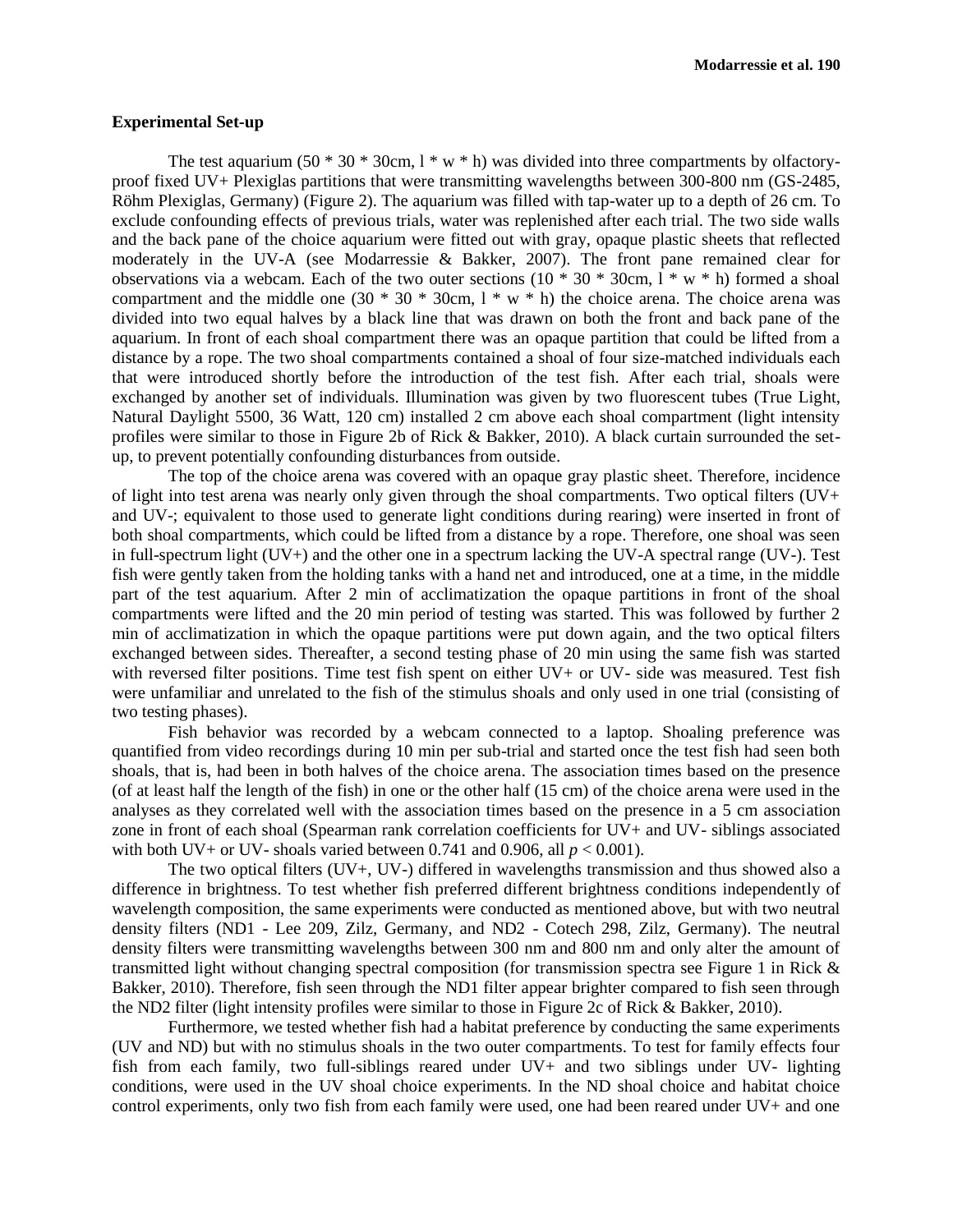under UV- lighting condition. In the habitat choice control experiments, UV and ND filters were changed between the two testing phases of 20 min. The order of filter use was alternated between subsequent tests. The order of UV shoal choice, ND shoal choice, and habitat choice experiments varied between families. Five fish of one family and rearing condition were randomly selected from their full-sibling group before the start of the set of experiments, transferred to a separate tank, maintained under the same conditions as before, and served as test fish. Shoals were composed of four size-matched full-siblings from the UV+ families, and were unrelated to the test fish.

All fish were measured as to standard length and body mass. The individual condition factor (CF) was calculated after:  $CF = 100 * M / SL^3$  {with  $\overline{M} = \text{body mass (g)}$ ,  $SL = \text{standard length (cm)}$ ; Bolger & Connolly, 1989}. Films were analyzed blind meaning that the observer was naïve with respect to filter type as well as filter position.

Visual models, in which color variables are calculated as viewed by conspecifics by taking into account the visual sensitivities of sticklebacks and the ambient light (e.g., Rick & Bakker, 2008c), were not considered for the present study. It is likely that rearing conditions influenced light sensitivity physiologically and/or morphologically (Chapman, Morrell, Tosh, & Krause , 2010; Fuller et al., 2005, 2010; Fuller & Noa, 2010; Kroger, Bowmaker, & Wagner, 1999; Kroger, Braun, & Wagner, 2001; Kroger, Campbell, & Fernald, 2001; Novales Flamarique, Cheng, Bergstrom, & Reimchen, 2013; Shand et al., 2008). Thus, fish reared in  $UV+ / UV-$  light environments are likely to have slightly different spectral sensitivities. Therefore, because of the lack of knowledge of the exact spectral sensitivities, visual modeling is not possible.

### **Statistical Analysis**

Association preferences were expressed as % time spent in the concerning half of the choice arena relative to the total test time (10 min). We used the R 2.4.1 statistical package (R Development Core Team, 2006) for analyses. Linear mixed-effects models (LME) were fitted to the data by using the lme function in the nlme library. Proportional data were arcsin square-root transformed in order to make the data normally distributed. The % time near the UV-lacking shoal was used as dependent variable in the LME. Rearing condition, CF, *SL*, *M*, order of test fish (first or second test fish per family), and the interactions of rearing condition with the other variables were included as explanatory variables. Family was entered as random factor and never removed from the models to control for family-specific preferences. Non-significant explanatory variables were stepwise removed from the model in the order of statistical relevance. The models were compared with likelihood-ratio tests (LRT) that follow a  $\chi^2$ distribution. Hence, degrees of freedom always differed by one. Given *p*-values are two-tailed throughout. Single comparisons were made with *t* tests.

# **Ethical note**

Animal care and experimental procedures were in accordance with the legal requirements of Germany. No additional license was required for this study.

#### **Results**

In the UV shoal choice experiment we separately tested four fish from 14 families each, two had been reared under UV+ and two under UV- lighting conditions. Association times of the two test fish from each rearing condition were averaged per family. Fish standard length was similar for the UV+ and UV- full-siblings (mean of family mean  $\pm SD$ : 2.47 cm  $\pm 0.35$  and 2.52  $\pm 0.14$ , respectively,  $p = 0.18$ ). Lighting condition (UV+ and UV-) during rearing had a significant effect on test fish association preferences (Table 1, Figure 3A). When comparing family means of % association time between rearing conditions, fish reared under UV- lighting conditions preferred to associate with shoals lacking UV reflections (UV-) significantly longer than with UV+ shoals (paired *t* test:  $t = 3.79$ ,  $df = 13$ ,  $p = 0.002$ ;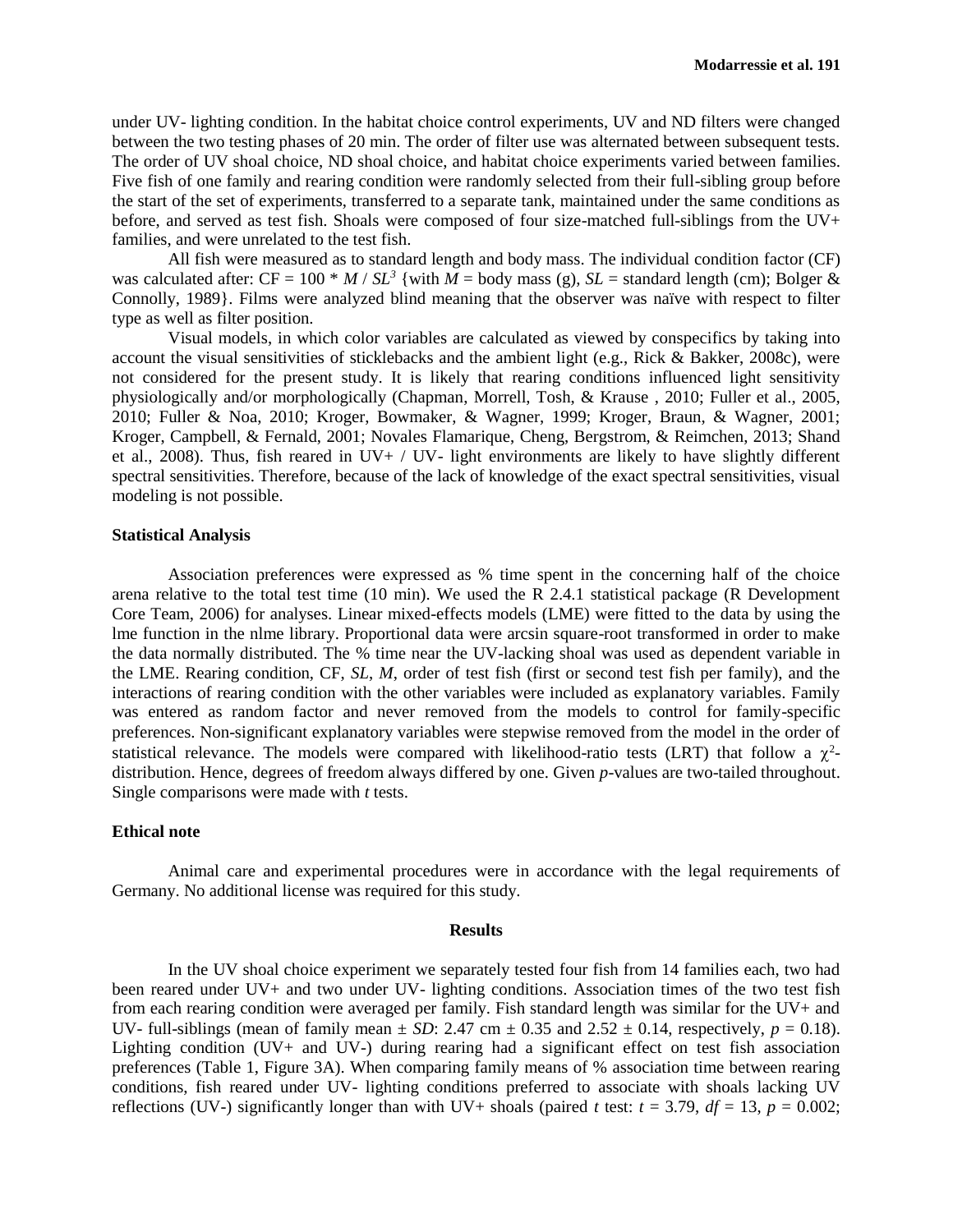Figure 3A). UV+ reared fish showed no significant preference for either the shoal behind the UV- or UV+ optical filter (paired *t* test:  $t = 1.27$ ,  $df = 13$ ,  $p = 0.23$ ; Figure 3A). Relative association preference differed significantly between UV- and UV+ reared fish (paired *t* test:  $t = -3.343$ ,  $df = 13$ ,  $p = 0.005$ ; Table 1, Figure 3A). Further, the order (first or second test fish per family) as well as the standard length (*SL*) of fish tested from each family had significant effects on time fish spent in front of the UV- shoal (Table 1). No significant effect of family was detected (Table 1).



*Figure 3*. Mean ( $\pm$  *SE*) time in % spent by test fish in front of A) shoals seen through the UV- (dark gray bars) or UV+ (light gray bars) optical filter. Rearing condition (UV-, UV+) significantly influenced shoaling preference; B) shoals seen through the ND2 (dark gray bars) or ND1 (light gray bars) optical filter. Test fish from the two different rearing conditions (UV+, UV-) showed no significant preference for either the ND2 or ND1 shoal; C) compartments (without a shoal) seen through the UV- (dark gray bars) or UV+ (light gray bars) optical filter. Test fish showed no significant UV habitat preference; D) compartments (without a shoal) seen through the ND2 (dark gray bars) or ND1 (light gray bars) optical filter. Test fish showed no significant ND habitat preference. \*\**p* < 0.01, ns = not significant (paired *t* tests on untransformed data). Lines at 50% indicate random choice.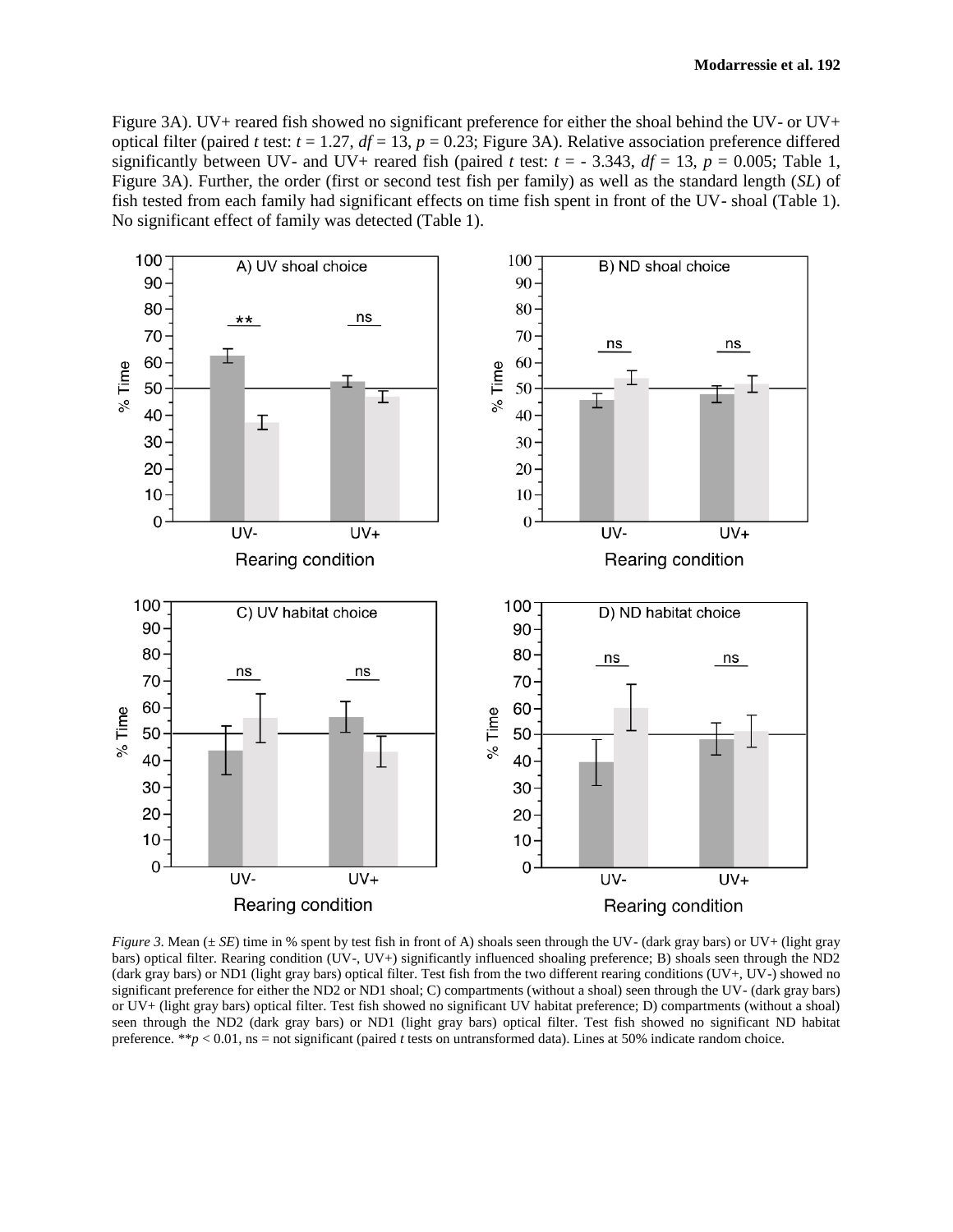#### Table 1

*UV Shoal Choice Experiments.* 

*Analysis of variables affecting the proportion of time test fish reared either under UV+ or UV- lighting conditions spent near the shoal seen through the UV-blocking (UV-) filter*

|              | <b>Dependent</b> |                  |                             |             |        |       | Random |             |        |      |
|--------------|------------------|------------------|-----------------------------|-------------|--------|-------|--------|-------------|--------|------|
|              | variable         | $\boldsymbol{N}$ | <b>Explanatory variable</b> | $\Delta df$ | $\sim$ |       | factor | $\Delta df$ | $\sim$ |      |
| a)           | % time near      | 28               | rearing condition           |             | 7.25   | 0.007 | family |             | 1.17   | 0.28 |
|              | UV-shoal         |                  |                             |             |        |       |        |             |        |      |
| $\mathbf{b}$ | % time near      | 28               | rearing condition           |             | 10.62  | 0.001 | family |             | 1.17   | 0.28 |
|              | UV-shoal         | 28               | order                       |             | 8.98   | 0.002 |        |             |        |      |
|              |                  | 28               | SL                          |             | 5.76   | 0.017 |        |             |        |      |
|              |                  | 28               | <b>CF</b>                   |             | 1.99   | 0.16  |        |             |        |      |
|              |                  | 28               | $\boldsymbol{M}$            |             | 0.002  | 0.97  |        |             |        |      |
|              |                  | 28               | rearing condition * order   |             | 0.18   | 0.68  |        |             |        |      |
|              |                  | 28               | rearing condition $* SL$    |             | 0.77   | 0.38  |        |             |        |      |
|              |                  | 28               | rearing condition * CF      |             | 2.62   | 0.11  |        |             |        |      |
|              |                  | 28               | rearing condition $* M$     |             | 1.91   | 0.17  |        |             |        |      |

Note. The most parsimony linear mixed-effect model a) (% time ~ rearing condition, random = family) revealed a significant effect of rearing condition but no effect of family on association preference. Including condition factor (CF), standard length (*SL*), body mass (*M*), and order of test fish (first or second test fish per family) as explanatory variables as well as the interactions of these with rearing condition to the model b) resulted in significant effects of rearing condition, order and *SL* on association time. Non-significant factors were stepwise excluded from the model.

In the control shoal choice tests for brightness differences, we used one fish from each of 16 families that were reared under UV+ and 14 fish of the same families, one per family, that were reared under UV- lighting condition. When comparing % association time, both test fish reared under UV+ and under UV- lighting conditions showed no significant preference for either the shoal seen in a brighter (ND1) or darker (ND2) appearing environment (paired *t* tests, all  $p > 0.14$ ; Table 2, Figure 3B). Body measures as well as family had no significant effects on the behavior of test fish (Table 2).

#### Table 2

*ND Shoal Choice Experiments.* 

*Analysis of variables affecting the proportion of time test fish reared either under UV+ or UV- lighting conditions spent near the shoal seen through the ND1 filter*

|    | <b>Dependent</b>  |    |                             |             |                |      | <b>Random</b> |             |                     |      |
|----|-------------------|----|-----------------------------|-------------|----------------|------|---------------|-------------|---------------------|------|
|    | variable          | N  | <b>Explanatory variable</b> | $\Delta df$ | $\mathbf{v}^2$ |      | factor        | $\Delta df$ | $\sim$ <sup>2</sup> |      |
| a) | % time near       | 30 | rearing condition           |             | < 0.001        | 0.99 | family        |             | < 0.001             | 0.99 |
|    | ND1 shoal         |    |                             |             |                |      |               |             |                     |      |
| b) | $\%$<br>time near | 30 | rearing condition           |             | 0.37           | 0.54 | family        |             | 1.17                | 0.28 |
|    | ND1 shoal         | 30 | SL                          |             | 1.33           | 0.25 |               |             |                     |      |
|    |                   | 30 | <b>CF</b>                   |             | 0.32           | 0.57 |               |             |                     |      |
|    |                   | 30 | M                           |             | 0.97           | 0.33 |               |             |                     |      |
|    |                   | 30 | rearing condition $* SL$    |             | 0.52           | 0.47 |               |             |                     |      |
|    |                   | 30 | rearing condition * CF      |             | 1.02           | 0.31 |               |             |                     |      |
|    |                   | 30 | rearing condition $* M$     |             | 0.75           | 0.39 |               |             |                     |      |

Note. The most parsimony linear mixed-effect model a) (% time  $\sim$  rearing condition, random = family) revealed no significant effect of rearing condition and family on association time. Including condition factor (CF), standard length (*SL*), and body mass (*M*) of test fish as explanatory variables as well as the interaction of these with rearing condition to the model b) resulted in no significant effects of all variables on association time.

In the control tests for habitat differences, test fish from both rearing treatments (one per rearing treatment of each 13 families) showed no significant preference for a habitat either in the UV+/UV- or ND1/ND2 habitat control experiment (paired *t* tests, all *p* > 0.27; Figures 3C & 3D). Simultaneously presented shoals did not significantly differ in mean *SL* or mean body mass (all  $p > 0.20$ ) in all shoal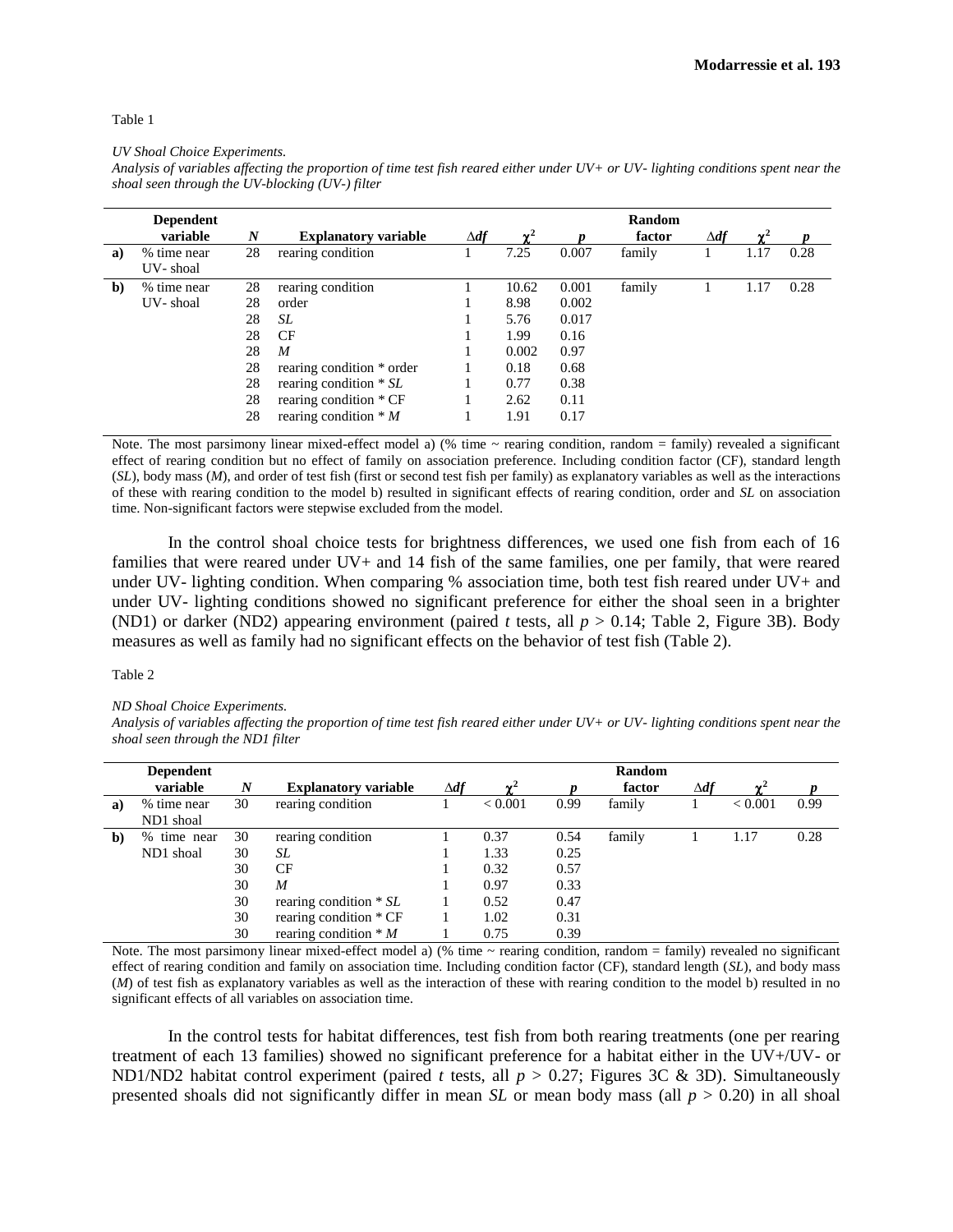choice treatments. In the UV shoal choice experiments with UV- reared test fish, shoals in the left or right shoal compartment tended to differ in condition factor, i.e., shoals presented on the right side tended to have a higher condition factor (paired *t* test:  $t = -1.894$ ,  $df = 31$ ,  $p = 0.07$ ). However, we found no preference of test fish for either the shoal with higher or lower CF in this treatment (paired *t* test:  $t =$ 0.393,  $df = 15$ ,  $p = 0.70$ ).

## **Discussion**

The results of our study suggest that lighting conditions (UV+, UV-) during early life-stages significantly influence later association preference in threespine sticklebacks for UV-lacking (UV-) or UV-reflecting (UV+) shoal mates. Association preference for UV- shoals differed significantly between fish deprived of UV during rearing and fish reared under full-spectrum conditions including UV wavelengths. Sticklebacks inhabit a wide range of different habitats ranging from clear to tannin-stained waters that differ remarkably in spectral composition, and therefore populations are exposed to different levels of UV radiation during development. Population substructure could arise and potentially be maintained by diversifying environmental lighting conditions, which may be one ecological cause of divergent selection, the first component of ecological speciation (Rundle & Nosil, 2005; Schluter, 2000). Populations from such heterogeneous habitats e.g., due to more or less dense vegetation or variation in turbidity would form good study systems for ecological speciation (e.g., Maan & Seehausen, 2011).

Fish of the two treatments will have experienced a different appearance of their full-siblings during rearing. Thus the different social UV preferences of full-siblings when reared under different UV lighting conditions may be experientially based. In various animal taxa, early experience has been shown to influence subsequent social preferences at least in cross-species experiments (e.g., fishes: Engeszer et al., 2004; Hesse et al., 2012; McCann & Carlson, 1982; Spence & Smith, 2007; Warburton & Lees, 1996; birds: Blaustein, 1983; Bolhuis, 1991). If intraspecific association patterns would be consistent over the life cycle of an individual, that is, are also reflected in mate preferences, this may lead to behavioral isolation, which can be strengthened through reinforcement (Kozak et al., 2015). Potentially, these processes could lead to ecological speciation (Maan & Seehausen, 2011).

Another reason for the change in social UV preference contingent upon lighting condition during rearing may be plasticity of the visual sensory system. Visual systems of fishes including the UV component are highly plastic. Plasticity, i.e., individual phenotypic change related to environmental change, has been observed in opsin expression (Fuller et al., 2005, 2010; Hofmann, O'Quin, Smith, & Carleton, 2010; Shand et al., 2008; but see Novales Flamarique et al., 2013), the frequencies of spectral cone types (Kroger et al., 1999; Novales Flamarique et al., 2013), transmission of ocular media (Kroger, Cambell et al., 2001b), and neural sensitivity such as spectral sensitivities of cone horizontal cells in the retina (Kroger, Braun et al., 2001). In view of the limited plasticity of the relative number of cones and opsin expression in sticklebacks, Novales Flamarique et al. (2013) question whether visual plasticity in sticklebacks and other fishes will be ecologically meaningful. In addition, fish brains are highly plastic (e.g., nine-spined sticklebacks Gonda, Herczeg, & Merilä, 2009; Gonda, Välimäki, Herczeg, & Merilä, 2012) and add another level of plasticity of vision (for review see Ruthazer & Aizenman, 2010).

UV- reared test fish significantly preferred shoal mates lacking UV reflections, whereas UV+ reared testfish showed no preference for either UV-lacking or UV-reflective shoals. The latter result is at odds with that of a former study, in which test fish significantly preferred to join UV-reflective shoals over non-reflecting ones (Modarressie et al., 2006). Fish from Modarressie et al. (2006) stemmed from a natural population and were only housed for three months in the laboratory. But fish also had different preferences for brightness of shoals in the two studies suggesting that further test conditions may have been different like difference in light intensity during rearing and the age at which fish were tested (see Buske & Gerlai, 2011 for age effects of shoaling in zebrafish). Fish used in Modarressie et al. (2006) were adults caught shortly before the breeding season, and thus were probably half a year older than the fish used in the present study. Nevertheless, the UV-lacking and UV-present lighting conditions during rearing resulted in significant differences in shoaling preferences between both groups.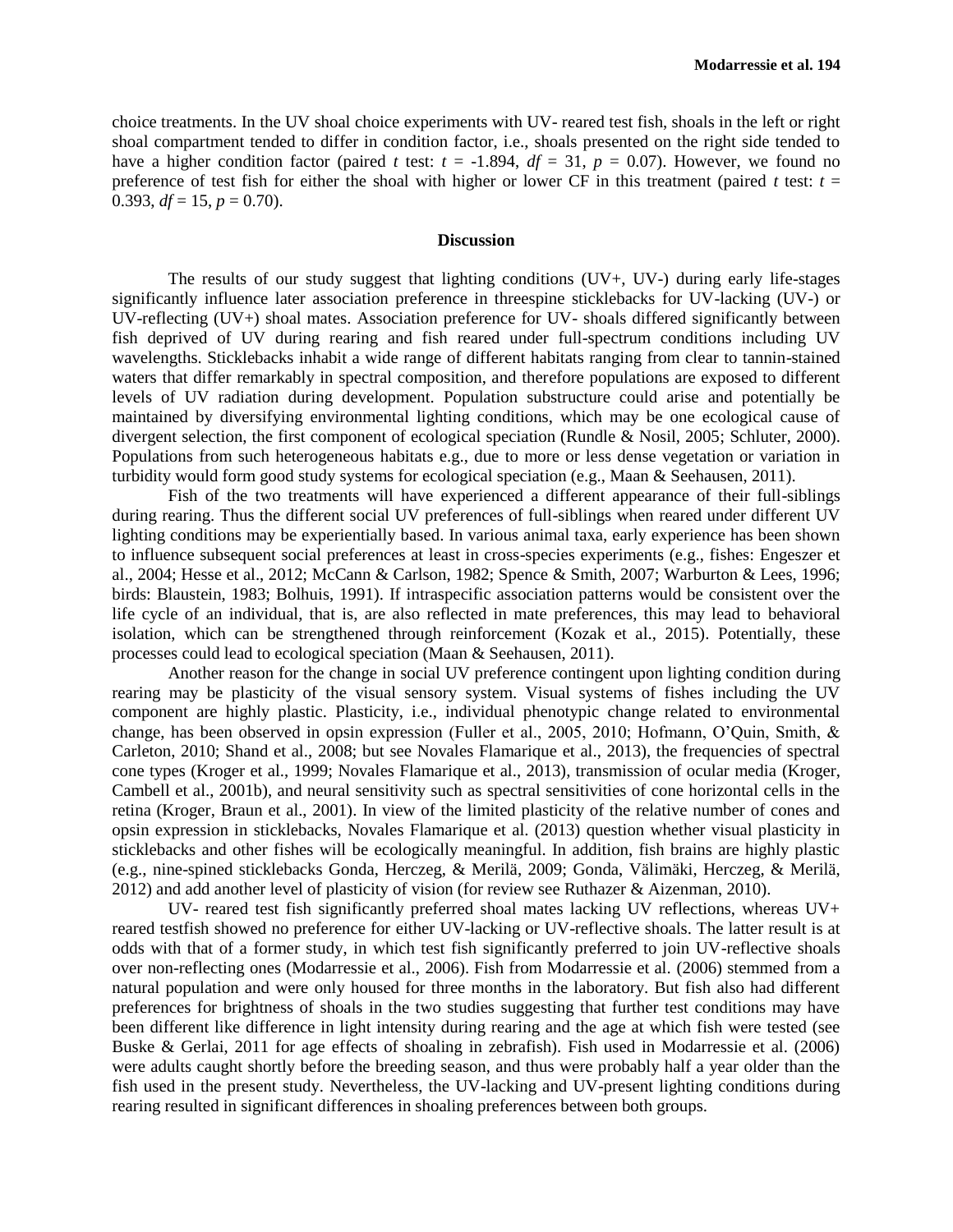The habitat control experiments (for the ND and UV environments) suggest that differences in preferences in the main experiment were based on shoaling preferences rather than habitat preferences (see also Rick & Bakker, 2008a, c; Rick, Bloemker, & Bakker, 2012). In the brightness control experiments, fish from both rearing conditions showed no significant preference for either the brighter (ND1) or darker (ND2) appearing shoal (see also Modarressie, Rick, & Bakker, 2013; Modarressie et al., 2006; Rick & Bakker, 2008a, b; Rick et al., 2006). This strengthens the result of the main experiment, and suggests that shoaling preferences are based on hue differences rather than brightness differences. The results also suggest that the difference in overall brightness during rearing caused by the two filters had no decisive influence on shoal choice behavior.

In fishes, there are various studies that show genetic effects of the lighting environment on visual systems including UV sensitivity (e.g., Boughman, 2001; Endler, Basolo, Glowacki, & Zerr, 2001; Endler, Westcott, Madden, & Robson, 2005; Fuller et al., 2010; Jokela-Määttä, Smura, Aaltonen, Ala-Laurila, & Donner, 2007; McDonald & Hawryshyn, 1995; Novales Flamarique et al., 2013). Compared to crosses of diversifying populations or artificial selection lines, the power of our analysis using one population and only two test fish per family was too low to detect family effects.

Testing order (first or second test fish per family) as well as standard length of test fish had a significant effect on association preference. Only standard length of fish tested secondly of a particular family and only from the UV+ rearing regime correlated negatively with association time in front of the UV-lacking shoal (UV+ first fish,  $p = 0.55$  and second fish,  $p = 0.02$ ; UV- first fish  $p = 0.47$  and second fish  $p = 0.27$ ), which caused the overall significant effect. We have no plausible explanation for this result, but it is conceivable that the secondly tested fish had experienced more stress, which may have had a somewhat diverting effect on its behavior. However, if this is true we would have expected a similar pattern in secondly tested fish from the UV- rearing regime, which was not observed.

Summarizing, depriving sticklebacks the first half year of their lives of UV radiation changed their UV association preference compared to their full-siblings that were reared under full-spectrum illumination. Regardless of the underlying mechanism of this plasticity in UV shoaling preference (changed appearance of tank mates, plasticity of visual and/or neural systems), diversifying lighting conditions may trigger sub-structuring of populations. This may be an initial step towards ecological speciation. The threespine stickleback is an ideal species to study divergent selection as stickleback speciation seems to be primarily the result of ecological processes and speciation in sticklebacks is often rapid (Boughman, 2007). Since the integration of molecular genetics in evolutionary research on stickleback (Peichel et al., 2001), the threespine stickleback has developped as a supermodel species for evolutionary biology (Gibson, 2005; Barber & Nettleship, 2010) facilitating the study of the genetic basis of speciation. Concerning UV preferences, further research is needed to assess whether consistent microhabitat heterogeneity can be found in nature that would lead to divergent selection on visual preferences and preferred visual signals, which often coevolve (e.g., Bakker, 1993; Rick, Mehlis, & Bakker, 2011), and whether visual preferences in the juvenile stage persist in the reproductive stage.

#### **Acknowledgements**

We thank Timo Thünken, Joachim G. Frommen and Ingolf P. Rick for discussion, Leif Engqvist for statistical advice, and anonymous reviewers for constructive comments. The study was supported by the Deutsche Forschungsgemeinschaft (BA 2885/1-3). We gratefully acknowledge the permission of Jürgen Wittler and Thomas Schaper for catching sticklebacks at the field site.

#### **References**

- Alonso-Alvarez, C., Doutrelant, C., & Sorci, G. (2004). Ultraviolet reflectance affects male-male interactions in the blue tit (*Parus caeruleus ultramarinus*). *Behavioral Ecology, 15*, 805-809.
- Andersson, S., & Amundsen, T. (1997). Ultraviolet colour vision and ornamentation in bluethroats. *Proceedings of the Royal Society of London Series B, 264*, 1587-1591.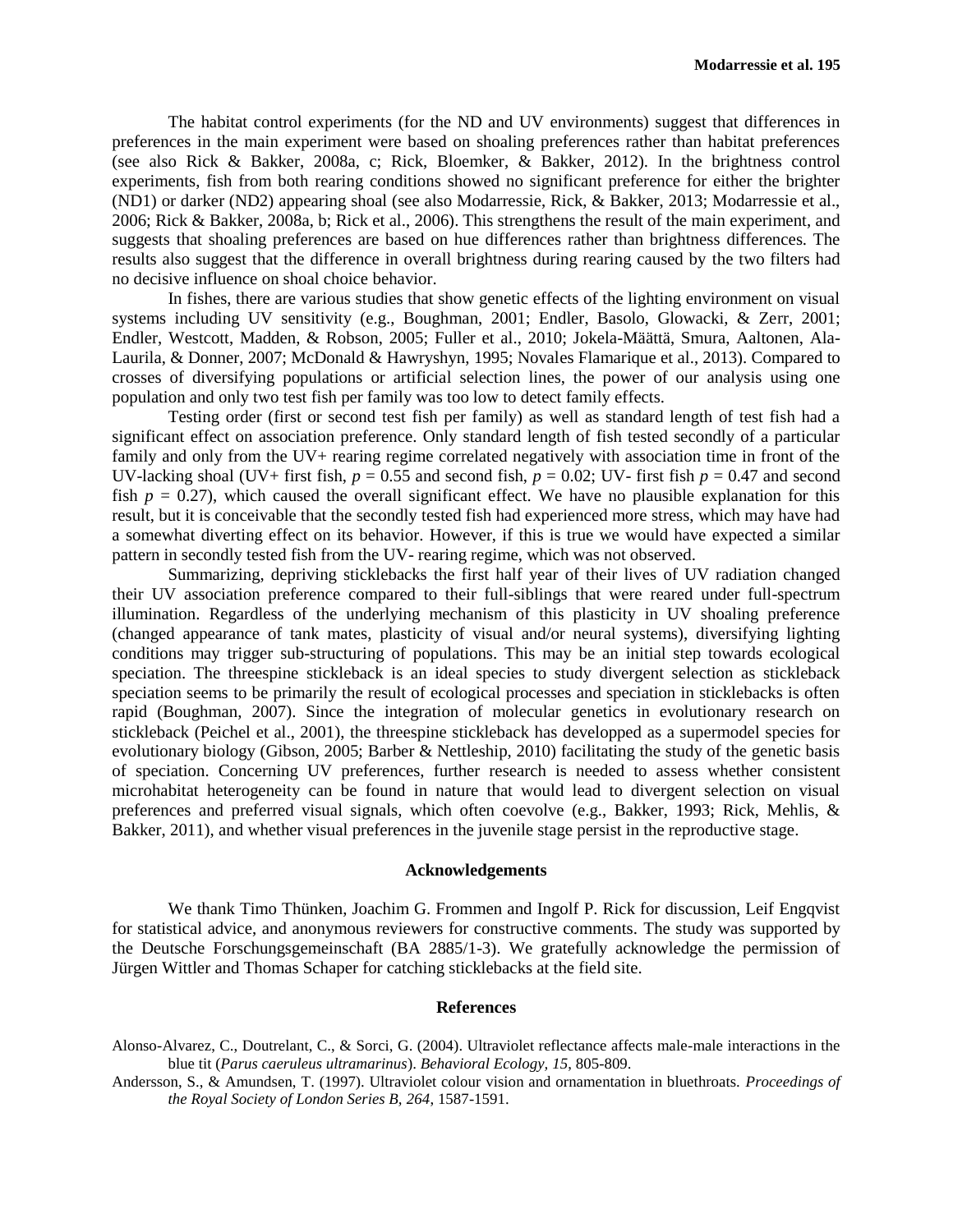- Bajer, K., Molnár, O. R., Török, J., & Herczeg, G. (2011). Ultraviolet nuptial colour determines fight success in male European green lizards (*Lacerta viridis*). *Biology Letters, 7*, 866-868.
- Bakker, T. C. M. (1993). Positive genetic correlation between female preference and preferred male ornament in sticklebacks. *Nature, 363*, 255-257.
- Barber, I., & Nettleship, S. (2010). From 'trash fish' to supermodel: The rise and rise of the threespined stickleback in evolution and ecology. *Biologist, 57*, 15-21.
- Barber, I., & Ruxton, G. D. (2000). The importance of stable schooling: Do familiar sticklebacks stick together? *Proceedings of the Royal Society of London Series B, 267*, 151-155.
- Bateson, P. (1978). Sexual imprinting and optimal outbreeding. *Nature, 273*, 659-660.
- Bell, M. A., & Foster, S. A. (1994). Introduction to the evolutionary biology of the threespine stickleback. In M. A. Bell & S. A. Foster (Eds.), *The evolutionary biology of the threespine stickleback* (pp. 1-27). Oxford: Oxford University Press.
- Bennett, A. T. D., Cuthill, I. C., Partridge, J. C., & Maier, E. J. (1996). Ultraviolet vision and mate choice in zebra finches. *Nature, 380*, 433-435.
- Blaustein, A. R. (1983). Kin recognition mechanisms: Phenotypic matching or recognition alleles. *The American Naturalist, 121*, 749-754.
- Bolger, T., & Connolly, P. L. (1989). The selection of suitable indices for the measurement and analysis of fish condition. *Journal of Fish Biology, 34*, 171-182.
- Bolhuis, J. J. (1991). Mechanisms of avian imprinting: A review. *Biological Review, 66*, 303-345.
- Bolnick, D. I., Svanback, R., Fordyce, J. A., Yang, L. H., Davis, J. M., Hulsey, C. D., & Forister, M. L. (2003). The ecology of individuals: Incidence and implications of individual specialization. *The American Naturalist, 161*, 1-28.
- Bonsdorff, E., Blomqvist, E. M., Mattila, J., & Norkko, A. (1997). Coastal eutrophication: Causes, consequences and perspectives in the Archipelago areas of the northern Baltic Sea. *Estuarine Coastal and Shelf Science, 44*, 63-72.
- Boughman, J. W. (2001). Divergent sexual selection enhances reproductive isolation in sticklebacks. *Nature, 411*, 944-948.
- Boughman, J. W. (2007). Speciation in sticklebacks. In S. Östlund-Nilsson, I. Mayer, & F. A. Huntingford, (Eds), *Biology of the three-spined stickleback* (pp. 83-126). Boca Raton, FL: CRC Press.
- Bowmaker, J. K., & Kunz, Y. W. (1987). Ultraviolet receptors, tetrachromatic colour vision and retinal mosaics in the brown trout (*Salmo trutta*): Age-dependent changes. *Vision Research, 27*, 2101-2108.
- Buske, C., & Gerlai, R. (2011). Shoaling develops with age in zebrafish (*Danio rerio*). *Progress in Neuro-Psychopharmacology & Biological Psychiatry, 35*, 1409-1415.
- Chapman, B. B., Morrell, L. J., Tosh, C. R., & Krause, J. (2010). Behavioural consequences of sensory plasticity in guppies. *Proceedings of the Royal Society of London Series B, 277*, 1395-1401.
- Cheng, C. L., & Novales Flamarique, I. (2007). Chromatic organization of cone photoreceptors in the retina of rainbow trout: Single cones irreversibly switch from UV (SWS1) to blue (SWS2) light sensitive opsin during natural development. *The Journal of Experimental Biology, 210*, 4123-4135.
- Cummings, M. E., Rosenthal, G. G., & Ryan, M. J. (2003). A private ultraviolet channel in visual communication. *Proceedings of the Royal Society of London Series B, 270*, 897-904.
- Endler, J. A., & Basolo, A. L. (1998). Sensory ecology, receiver biases and sexual selection. *Trends in Ecology and Evolution, 13*, 415-420.
- Endler, J. A., Basolo, A., Glowacki, S., & Zerr, J. (2001). Variation in response to artificial selection for light sensitivity in guppies (*Poecilia reticulata*). *The American Naturalist, 158*, 36-48.
- Endler, J. A., Westcott, D. A., Madden, J. R., & Robson, T. (2005). Animal visual systems and the evolution of color patterns: sensory processing illuminates signal evolution. *Evolution, 59*, 1795-1818.
- Engeszer, R. E., Ryan, M. J., & Parichy, D. M. (2004). Learned social preference in zebrafish. *Current Biology, 14*, 881-884.
- Foster, S. A., & Treherne, J. E. (1981). Evidence for the dilution effect in the selfish herd from fish predation on a marine insect. *Nature, 293*, 466-467.
- Frommen, J. G., & Bakker, T. C. M. (2004). Adult three-spined sticklebacks prefer to shoal with familiar kin. *Behaviour, 141*, 1401-1409.
- Frommen, J. G., Mehlis, M., Brendler, C., & Bakker, T. C. M. (2007). Shoaling decisions in three-spined sticklebacks (*Gasterosteus aculeatus*) - familiarity, kinship and inbreeding. *Behavioral Ecology and Sociobiology, 61*, 533-539.
- Fuller, R. C., Carleton, K. L., Fadool, J. M., Spady, T. C., & Travis, J. (2005). Genetic and environmental variation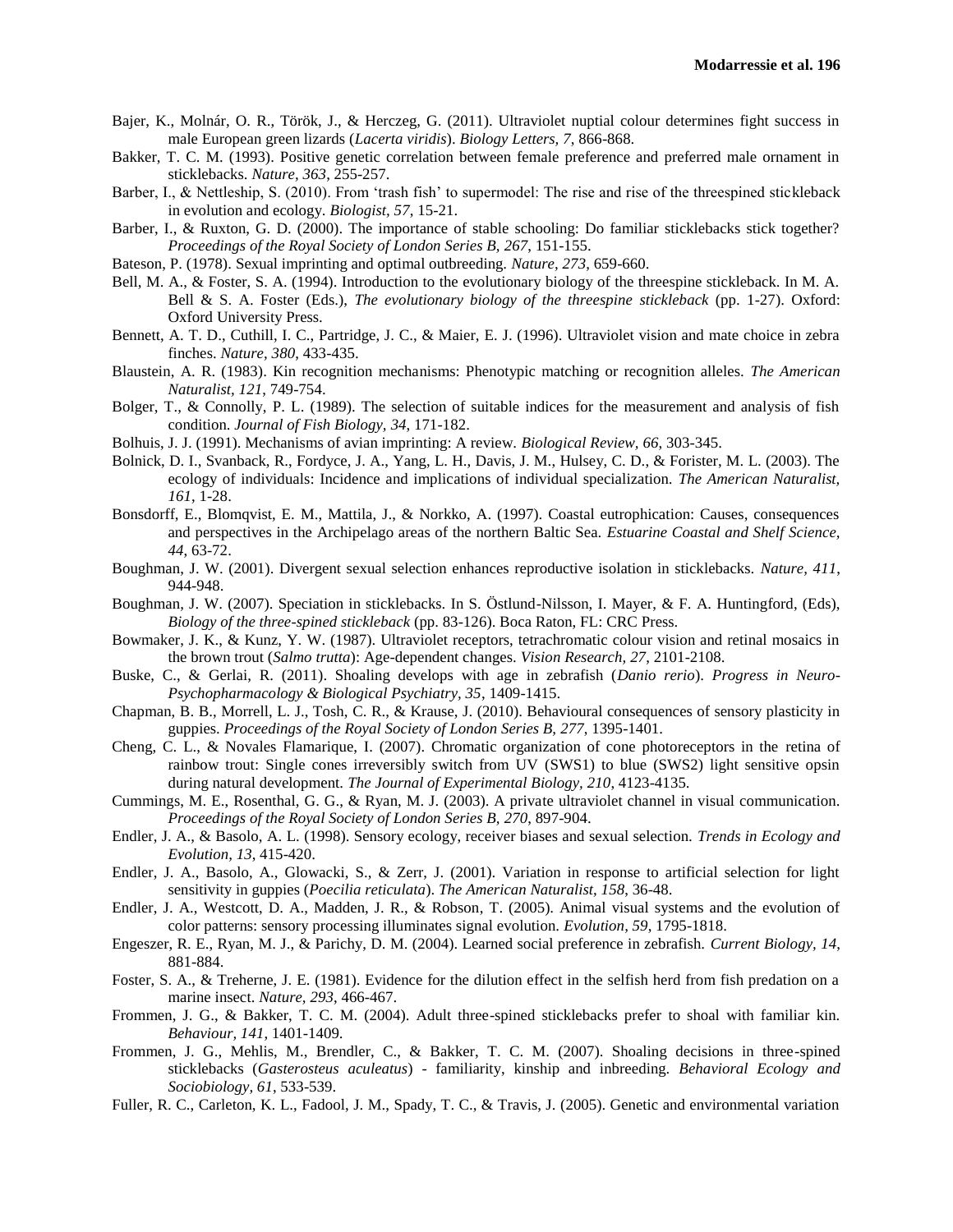in the visual properties of the bluefin killifish *Luciana goodei*. *Journal of Evolutionary Biology, 18*, 516– 523.

- Fuller, R. C., & Noa, L. A. (2010). Female mating preferences, lighting environment, and a test of sensory bias in bluefin killifish. *Animal Behaviour, 80*, 23-35.
- Fuller, R. C., Noa, L. A., & Strellner, R. S. (2010). Teasing apart the many effects of lighting environment on opsin expression and foraging preference in bluefin killifish. *The American Naturalist, 176*, 1-13.
- Gibson, G. (2005). The synthesis and evolution of a supermodel. *Science, 307*, 1890-1891.
- Gonda, A., Herczeg, G., & Merilä, J. (2009). Habitat-dependent and -independent plastic responses to social environment in the nine-spined stickleback (*Pungitius pungitius*) brain. *Proceedings of the Royal Society of London Series B, 276*, 2085–2092.
- Gonda, A., Välimäki, K., Herczeg, G., & Merilä, J. (2012). Brain development and predation: Plastic responses depend on evolutionary history. *Biology Letters, 8*, 249–252.
- Griffiths, S. W., & Magurran, A. E. (1997). Schooling preferences for familiar fish vary with group size in a wild guppy population. *Proceedings of the Royal Society of London Series B, 264*, 547-551.
- Hart, N. S., Bailes, H. J., Vorobyev, M., Marshall, N. J., & Collin, S. P. (2008). Visual ecology of the Australian lungfish (*Neoceratodus forsteri*). *BMC Ecology, 8*, 21.
- Hesse, S., Bakker, T. C. M., Baldauf, S. A., & Thünken, T. (2012). Kin recognition by phenotype matching is family- rather than self-referential in juvenile cichlid fish. *Animal Behaviour, 84*, 451-457.
- Hochberg, M. E., Sinervo, B., & Brown, S. P. (2003). Socially mediated speciation. *Evolution, 57*, 154-158.
- Hofmann, C. M., O'Quin, K. E., Smith, A. R., & Carleton, K. L. (2010). Plasticity of opsin gene expression in cichlids from Lake Malawi. *Molecular Ecology, 19*, 2064-2074.
- Jacobs, G. H. (1992). Ultraviolet vision in vertebrates. *American Zoologist, 32*, 544-554.
- Jokela-Määttä M., Smura, T., Aaltonen, A., Ala-Laurila, P., & Donner, K. (2007). Visual pigments of Baltic Sea fishes of marine and limnic origin. *Visual Neuroscience, 24*, 389-398.
- Kemp, D. J. (2007). Female butterflies prefer males bearing bright iridescent ornamentation. *Proceedings of the Royal Society of London Series B, 274*, 1043-1047.
- Kendrick, K. M., Hinton, M. R., Atkins, K., Haupt, M. A., & Skinner, J. D. (1998). Mothers determine sexual preferences. *Nature, 395*, 229-230.
- Kenward, R. E. (1987). Hawks and doves: Attack success and selection in goshawk flights at wood pigeons. *Journal of Animal Ecology, 47*, 449-460.
- Kozak, G. M., Roland, G., Rankhorn, C., Falater, A., Berdan, E. L., & Fuller, R. C. (2015). Behavioral isolation due to cascade reinforcement in *Lucania* killifish. *The American Naturalist, 185,* 491-506*.*
- Krause, J. (1994). The influence of food competition and predation risk on size-assortative shoaling in juvenile chub (*Leuciscus cephalus*). *Ethology, 96*, 105–116.
- Krause, J., & Ruxton, G. D. (2002). *Living in groups*: *Oxford series in ecology and evolution*. Oxford: Oxford University Press.
- Kroger, R. H. H., Bowmaker, J. K., & Wagner, H. J. (1999). Morphological changes in the retina of *Aequidens pulcher* (Cichlidae) after rearing in monochromatic light. *Vision Research, 39*, 2441–2448.
- Kroger, R. H. H., Braun, S. C., & Wagner, H. J. (2001). Rearing in different photic and chromatic environments modifies spectral responses of cone horizontal cells in adult fish retina. *Visual Neuroscience, 18*, 857–864.
- Kroger, R. H. H., Campbell, M. C. W., & Fernald, R. D. (2001). The development of the crystalline lens is sensitive to visual input in the African cichlid fish, *Haplochromis burtoni*. *Vision Research, 41*, 549–559.
- Landeau, L., & Terborgh, J. (1986). Oddity and the 'confusion effect' in predation. *Animal Behaviour, 34*, 1372- 1380.
- Lim, M. L. M., Li, J., & Li, D. (2008). Effect of UV-reflecting markings on female mate-choice decisions in *Cosmophasis umbratica*, a jumping spider from Singapore. *Behavioral Ecology, 19*, 61-66.
- Losey, G. S., Cronin, T. W., Goldsmith, T. H., Hyde, D., Marshall, N. J., & McFarland, W. N. (1999). The UV visual world of fishes: A review. *Journal of Fish Biology, 54*, 921-943.
- Maan, M. E., & Seehausen, O. (2011). Ecology, sexual selection and speciation. *Ecology Letters, 14*, 591–602.
- MacColl, A. D. C., El Nagar, A., & de Roij, J. (2013). The evolutionary ecology of dwarfism in three-spined sticklebacks. *Journal of Animal Ecology, 82*, 642-652.
- Magurran, A. E. (1990). The adaptive significance of schooling as an anti-predator defence in fish. *Annales Zoologici Fennici, 27*, 51-66.
- McCann, L. I., & Carlson, C. C. (1982). Effects of cross-rearing on species identification in zebrafish and pearl danios. *Developmental Psychology, 15*, 71-74.
- McDonald, C. G., & Hawryshyn, C. W. (1995). Intraspecific variation of spectral sensitivity in threespine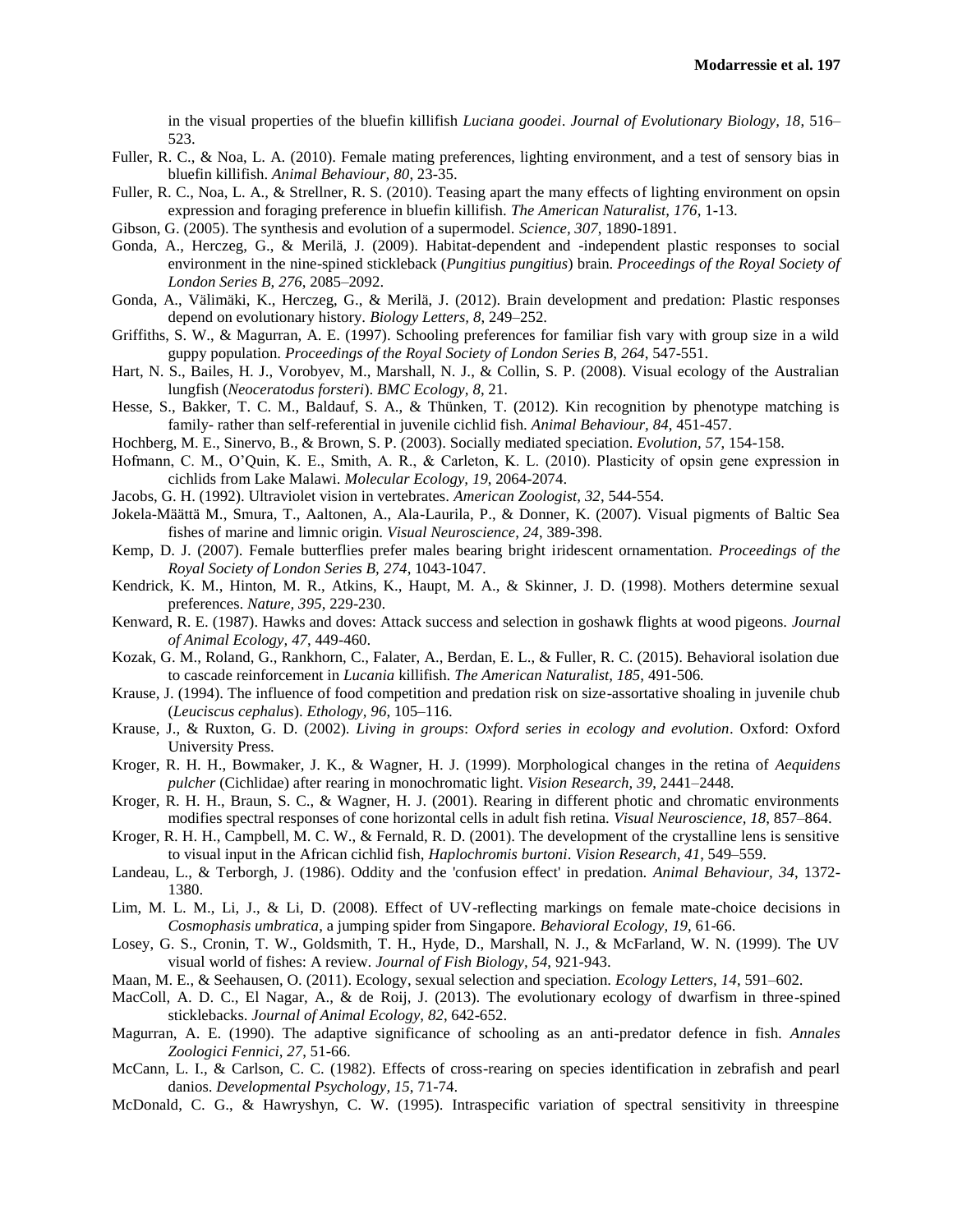stickleback (*Gasterosteus aculeatus*) from different photic regimes. *Journal of Comparative Physiology A, 176*, 255-260.

- McRobert, S. P., & Bradner, J. (1998). The influence of body coloration on shoaling preferences in fish. *Animal Behaviour, 56*, 611-615.
- Modarressie, R., & Bakker, T. C. M. (2007). A limited role for ultraviolet radiation when threespine sticklebacks *Gasterosteus aculeatus* prey upon *Daphnia*. *Canadian Journal of Fisheries and Aquatic Sciences, 64*, 1573−1580.
- Modarressie, R., Rick, I. P., & Bakker, T. C. M. (2006). UV matters in shoaling decisions. *Proceedings of the Royal Society of London Series B, 273*, 849-397 854.
- Modarressie, R., Rick, I. P., & Bakker, T. C. M. (2013). Ultraviolet reflection enhances the risk of predation in a vertebrate. *Current Zoology, 59*, 151-159.
- Novales Flamarique, I. (2000). The ontogeny of ultraviolet sensitivity, cone disappearance and regeneration in the sockeye salmon (*Oncorhynchus nerka*). *Journal of Experimental Biology, 203*, 1161-1172.
- Novales Flamarique, I. (2005). Temporal shifts in visual pigment absorbance in the retina of Pacific salmon. *Journal of Comparative Physiology A, 191*, 37-49.
- Novales Flamarique, I., Cheng, C. L., Bergstrom, C., & Reimchen, T. E. (2013). Pronounced heritable variation and limited phenotypic plasticity in visual pigments and opsin expression of threespine stickleback photoreceptors. *The Journal of Experimental Biology, 216*, 656-667.
- Peichel, C. L., Nereng, K., Ohgi, K. A., Cole, B. L. E., Colosimo, P. F., Buerkle, C. A., & Kingsley, D. M. (2001). The genetic architecture of divergence between threespine stickleback species. *Nature, 414*, 901–905.
- Pitcher, T. J., Magurran, A. E., & Winfield, I. (1982). Fish in larger shoals find food faster. *Behavioral Ecology and Sociobiology, 10*, 932-934.
- Poulin, R. (1999). Parasitism and shoal size in juvenile sticklebacks: conflicting selection pressures from different ectoparasites? *Ethology, 105*, 959–968.
- R Development Core Team (2006). *R: A Language and Environment for statistical Computing.* R Foundation for Statistical Computing, Vienna, Austria. http://www.R-project.org.
- Raine, J. C., Coffin, A. B., & Hawryshyn, C. W. (2010). Systemic thyroid hormone is necessary and sufficient to induce ultraviolet-sensitive cone loss in the juvenile rainbow trout retina. *The Journal of Experimental Biology, 213*, 493-501.
- Ranta, E., & Kaital, V. (1991). School size affects individual feeding success in three-spined sticklebacks (*Gasterosteus aculeatus* L.). *Journal of Fish Biology, 39*, 733-737.
- Rémy, A., Grégoire, A., Perret, P., & Doutrelant, C. (2010). Mediating male-male interactions: The role of the UVblue crest coloration in blue tits. *Behavioral Ecology and Sociobiology, 64*, 1839-1847.
- Rick, I. P., & Bakker, T. C. M. (2008a). UV wavelengths make female three-spined sticklebacks (*Gasterosteus aculeatus*) more attractive for males. *Behavioral Ecology and Sociobiology, 62*, 439-445.
- Rick, I. P., & Bakker, T. C. M. (2008b). Males do not see only red: UV wavelengths and male territorial aggression in the three-spined stickleback. *Naturwissenschaften, 95*, 631-638.
- Rick, I. P., & Bakker, T. C. M. (2008c). Color signalling in conspicuous red sticklebacks: Do ultraviolet signals surpass others? *BMC Evolutionary Biology, 8*, 189.
- Rick, I. P., & Bakker, T. C. M. (2010). Ultraviolet light influences habitat preferences in a fish under predation risk. *Evolutionary Ecology, 24*, 25-37.
- Rick, I. P., Bloemker, D., & Bakker, T. C. M. (2012). Spectral composition and visual foraging in the threespine stickleback (Gasterosteidae: *Gasterosteus aculeatus* L.): Elucidating the role of ultraviolet wavelengths. *Biological Journal of the Linnean Society, 105*, 359-368.
- Rick, I. P., Mehlis, M., & Bakker, T. C. M. (2011). Male red ornamentation is associated with female red sensitivity in sticklebacks. *PLoS ONE, 6*, e25554.
- Rick, I. P., Modarressie, R., & Bakker, T. C. M. (2006). UV wavelengths affect female mate choice in three-spined sticklebacks. *Animal Behaviour, 71*, 307-313.
- Robertson, K. A., & Monteiro, A. (2005). Female *Bicyclus anynana* butterflies choose males on the basis of their dorsal UV-reflective eyespot pupils. *Proceedings of the Royal Society of London Series B, 272*, 1541-1546.
- Rosenthal, G. G., & Ryan, M. J. (2005). Assortative preferences for stripes in danios. *Animal Behaviour, 70*, 1063- 1066.
- Rundle, H., & Nosil, P. (2005). Ecological speciation. *Ecology Letters, 8*, 336-352.
- Ruthazer, E. S., & Aizenman, C. D. (2010). Learning to see: Patterned visual activity and the development of visual function. *Trends in Neurosciences, 33*, 183-192.
- Saverino, C., & Gerlai, R. (2008). The social zebrafish: Behavioral responses to conspecific, heterospecific, and